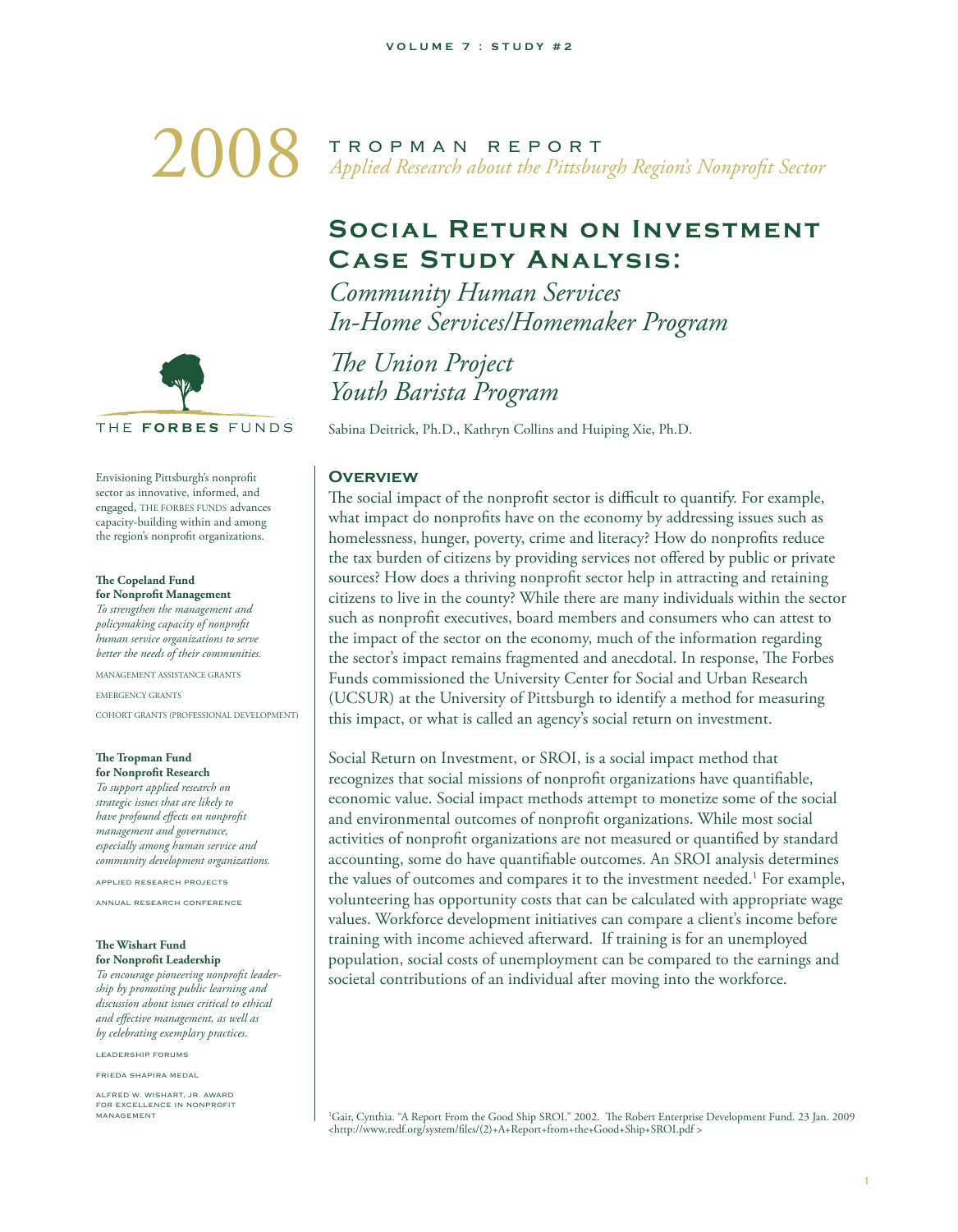|                                                   | TABLE 1. SOCIAL RETURN ON INVESTMENT METHODOLOGY                                                                                                                                                                 |
|---------------------------------------------------|------------------------------------------------------------------------------------------------------------------------------------------------------------------------------------------------------------------|
| <b>STAGE</b>                                      | <b>ACTIVITY</b>                                                                                                                                                                                                  |
| <b>DEFINE BOUNDARIES</b>                          | Define the scope of work and determine what is being evaluated.                                                                                                                                                  |
| <b>DATA COLLECTION</b>                            | Utilize document reviews, research and staff interviews to collect as much data as possible<br>about the program. Two phases of data collection are often used to enhance validity and<br>reliability of output. |
| <b>STAKEHOLDER ANALYSIS</b>                       | Analyze which populations are impacted by the program.                                                                                                                                                           |
| <b>IMPACT MAP</b>                                 | Plot stakeholders, desired outcomes, and indicators to determine impact on each group.<br>The impact map tells how the program makes a difference or how the organization delivers<br>on its mission.            |
| <b>ANALYSIS</b>                                   | Apply financial proxy measures for indicators and calculate economic value of each indica-<br>tor. This includes comparing results to benchmark data assuming the program did not<br>exist.                      |
| <b>RESULTS AND</b><br><b>SENSITIVITY ANALYSIS</b> | Review assumptions and attributions (results that are shared by other programs or orga-<br>nizations) to determine concrete SROI figures. Conclusions can be reported in multiple<br>outlets.                    |

After looking at several methodologies for measuring SROI, UCSUR selected the model developed by Robert Enterprise Development Fund (REDF) and J. Emerson and adapted by the New Economics Foundation (nef). This model is regarded as the first SROI method and was developed to assess whether REDF was accomplishing its mission, whether the benefits outweighed the investment, to inform future decisions and to communicate impact to potential investors.<sup>2</sup> The New Economics Foundation revised the model to produce a more streamlined and less time-intensive approach to measuring social impact.<sup>3</sup> The SROI model used here develops an understanding of the organization, how it meets its objectives, and how it works with its stakeholders. The organization can then create its own impact map which links inputs and outputs through to outcomes and impacts.

Two case studies of measuring SROI were created in an attempt to develop and test this method of measuring social impact. An established program of the Community Human Services Corporation,

the Homemaker Program was selected for the first case study. The second case study is an analysis of a relatively new and evolving program at the Union Project, the Youth Barista Program. Understanding SROI can help an organization to review and refine service delivery, address issues of accountability and transparency, and more effectively communicate their impact to funders, stakeholders and the community.

The first step in conducting the SROI analysis is to identify which program is being analyzed and to collect as much information about the program as possible. Included in this data collection is an analysis of the stakeholders. An impact map is then created to link program outcomes to stakeholders and to select indicators of social impact. Each indicator has features that must be evaluated, including selecting a financial proxy, determining attribution and analyzing benchmarks for deadweight, displacement and drop off.<sup>4</sup> Table 1 outlines the stages of an SROI analysis. Table 2 provides an overview of common terms used in SROI analysis.

-<br>- Zavits, Carla J. "REDF's Current Approach to SROI." May 2008. The Robert Enterprise Development Fund. 23 Jan. 2009 <http://www.redf.org/system/files/(1)+REDFs+C urrent+Approach+to+SROI.pdf>

<sup>3</sup>Durie, S. (2007). Solstice Nurseries: Social Return on Investment Report. Series Report No. 2. PLACE: Social Economy Scotland Development Partnership.<br>""Measuring Value: A Guide to Social Return on Investment". 2008. Ne jkefez55axlzer31smpvcp4520062008134406.pdf >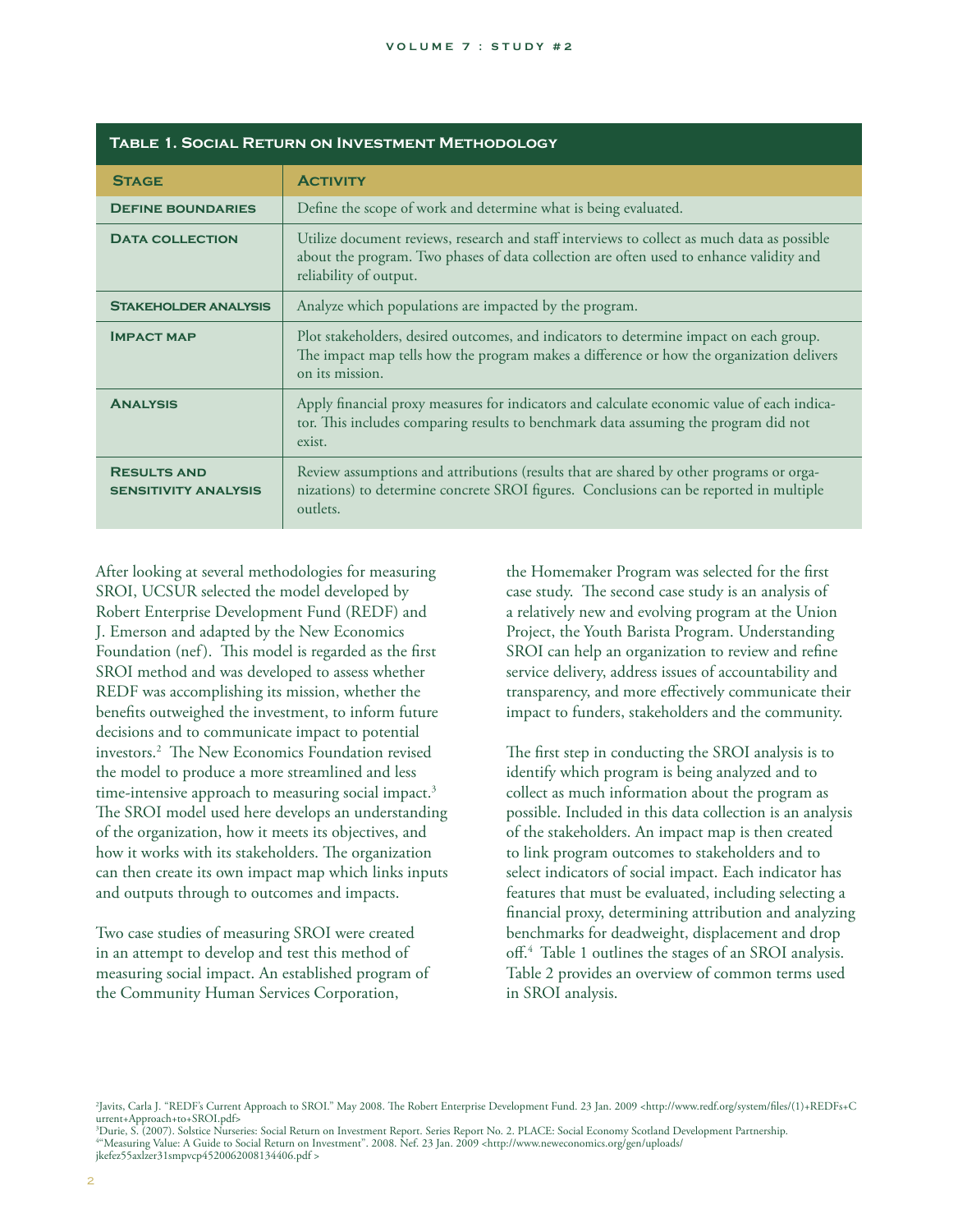#### **VOLUME 7 : STUDY #2**

|                        | <b>TABLE 2. COMMON TERMS USED IN SROI ANALYSIS</b>                                                                                                                                                                                                                                                                                                                                                                                                                                                                                              |
|------------------------|-------------------------------------------------------------------------------------------------------------------------------------------------------------------------------------------------------------------------------------------------------------------------------------------------------------------------------------------------------------------------------------------------------------------------------------------------------------------------------------------------------------------------------------------------|
| <b>IMPACT</b>          | Outcomes achieved through activity with any deadweight, drop off, attribution or<br>displacement effects taken into account.                                                                                                                                                                                                                                                                                                                                                                                                                    |
| <b>DEADWEIGHT</b>      | Estimate of the social benefits that would have been realized without intervention. SROI<br>analysis provides a method for estimating how much of the benefit would have happened<br>anyway by making use of available baseline data and subtracting this from the organization's<br>calculated outcomes.                                                                                                                                                                                                                                       |
| <b>DROP OFF</b>        | The proportion of an outcome that is not sustained can be calculated using benchmarking<br>information or research evidence. For example, a program that provides assistance to people<br>searching for employment may have participants who drop out of employment soon after<br>getting a job. Therefore, those participants cannot be counted and the lasting value created<br>would decrease. Benchmarking this project against other projects' employment outcomes<br>may be one way of estimating how to take this drop off into account. |
| <b>ATTRIBUTION</b>     | In some situations the organization will be sharing the returns with other agencies including<br>those that have been involved in supporting individual participants. The additional value<br>created has to be shared between those agencies and only the proportion of the returns<br>generated by the organization is included in the calculation of SROI.                                                                                                                                                                                   |
| <b>DISPLACEMENT</b>    | In some cases, the positive outcomes for stakeholders generated by an activity are offset by<br>negative outcomes for other stakeholders. For example, an employment organization may<br>place individuals with employers at the expense of other individuals who are seeking work.                                                                                                                                                                                                                                                             |
| <b>FINANCIAL PROXY</b> | A financial proxy is substitute value which is used within SROI to monetize an outcome.<br>For example, an improvement to mental health might be compared with a measurable<br>reduction in hospital visits in order to derive a financial value that represents the impact<br>upon an individual's mental health.                                                                                                                                                                                                                              |

# **Community Human Services Corporation - Homemaker Program**

Community Human Services Corporation (CHS) is a human service agency focusing on youth, family, mental health, residential programs and homeless services. CHS grew out of the needs and changes in the Oakland neighborhood of Pittsburgh and today its programs extend throughout the city and county while retaining an emphasis on serving Oakland residents. By engaging with the residents and organizations located in Oakland, CHS provides services which reflect "a need in our culture to mix informal community rituals with the more formal supports and interventions." This concept integrates people and helps rebuild community while assisting persons at risk.<sup>5</sup>

One of the many programs CHS offers is the Homemaker Program. The Homemaker Program provides care to residents with disabilities who live in their own homes. Services include emergency-based personal care, on-going personal care, home help and caretaker relief. Participants in the Homemaker Program must have a disability, live in the city of Pittsburgh (excluding the North Side), be 18-59 years old and have an income of no more than 250% of the poverty guidelines.

The goals of the Homemaker Program are to ensure that participants in the program:

- Remain in their home and avoid early placement in long term care;
- Enjoy a clean, safe and healthy home;
- Reduce the risk of isolation.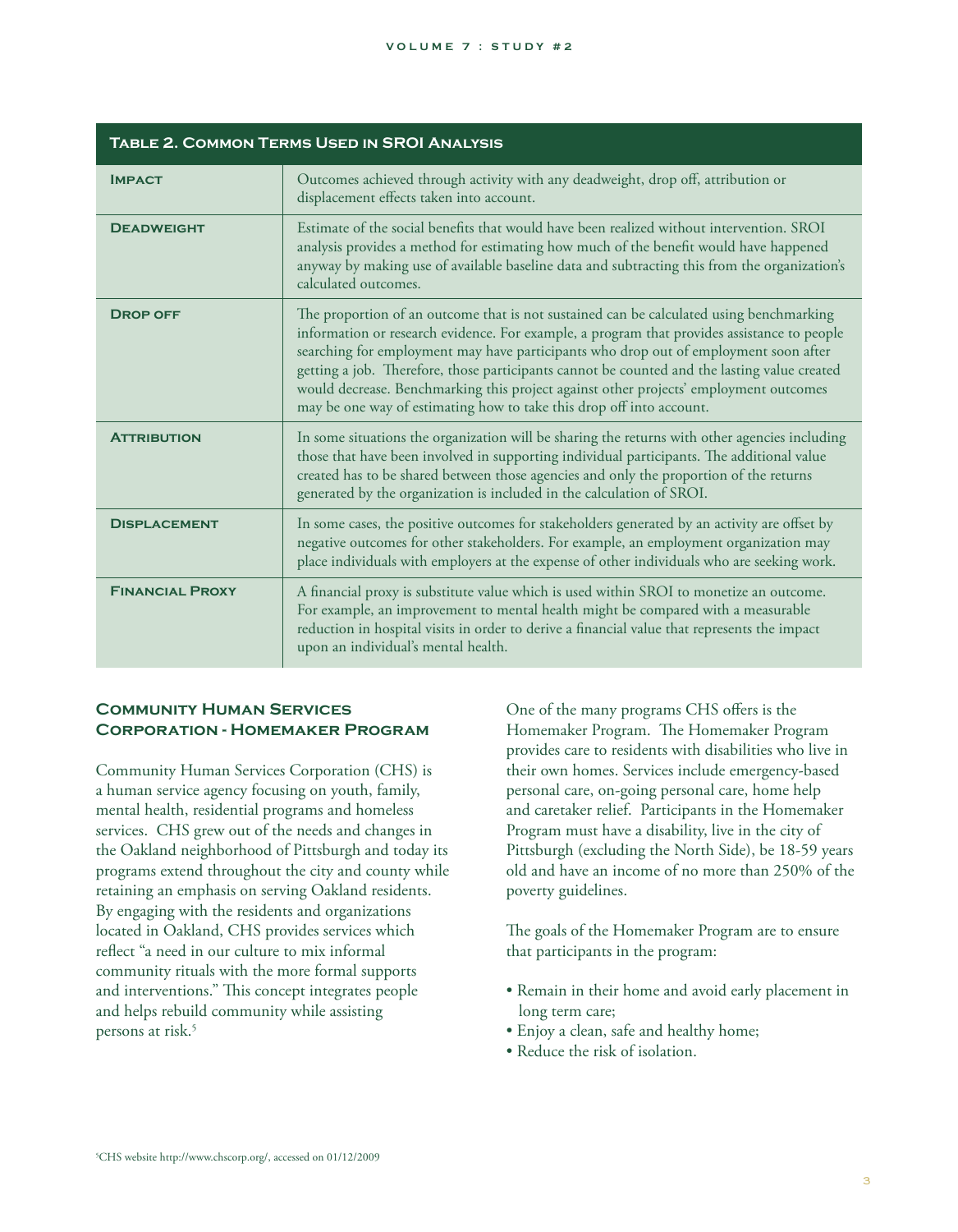The Homemaker Program began in 1982 when an Allegheny County demonstration project was implemented for the purpose of employing and training welfare recipients to work as homemakers. Once the program demonstrated success in placing people into jobs, the program changed focus to ensure that quality services were available to assist people with disabilities to stay in their homes.

The Human Services Development Fund, administered through the Allegheny County Department of Human Services, provides support for the program. On average, the program serves 100 persons per year, with 101 participants in the latest fiscal year, at an annual cost of \$306,000. The program has one part time and eight full time employees. The in-home coordinator, who reports to the health director, is responsible for the overall program coordination. An in-home assessor evaluates clients' needs to qualify for services and the homemakers provide the care and home assistance for the program participants.

The Homemaker Program is part of a larger programmatic movement to help the elderly and people with disabilities remain in their homes and communities. This reflects both social and personal preferences for continuing individual living situations coupled with rising costs of institutional living arrangements.<sup>6</sup> One constraint in the past to expanding in-home services has been federal funding formulas that favor institutional care over community or home-based services. Less than \$1 for every \$5 spent by Medicaid for care goes to home- or community-based care in Pennsylvania. Institutional care represents the bulk of Medicaid spending.<sup>7</sup> Nonetheless, spending for home and communitybased care has been rising rapidly over nearly two decades. It is expected to continue to rise as more institutions are closed.

Previous evaluations of the Homemaker Program analyzed program effectiveness from organizational and managerial perspectives. These evaluations found the program successful through:<sup>8</sup>

- A team approach in program implementation;
- Employment of homemakers as salaried and valued team members;
- Frequent communication between clients, homemakers and staff:
- Weekly meetings attended by homemakers and staff;
- Develop of service care plans with client input; and
- Close monitoring of program activities.

The social impact, however, was not previously measured.

## **SROI Analysis of the Homemaker Program**

#### **Step One: Determine Boundaries**

The SROI team met with CHS to discuss their programs and define the scope of work. The main criteria were to satisfy CHS's desire to measure a specific program and the availability of the SROI team regarding time and resources. The Homemaker Program satisfied CHS's desire to measure social impact for a particular program while providing reasonable analysis within the bounds of time and resources. The Homemaker Program has a long history and has been separately and consistently funded by the Human Services Development Fund of Allegheny County. This factor makes the evaluation of the social impact of the program an easier task compared with those sponsored by a variety of funders over different time frames. The goal was to determine the added value of enabling individuals to remain in their homes versus putting them in institutional care.

#### **Step Two: Data Collection**

Various data collection techniques and sources were used such as archival document review, overview of program outcomes, library and internet research and interviews. The first phase of data collection involved reviewing program information as well as a review of similar health care programs. The second phase of data collection involved interviews with staff from CHS to collect first hand data about program performance, evaluations, budgets and turnover rates.

8 K.S. Peterson (1997). Community Human Services Corporation In-Home Service Program Evaluation Report, University of Pittsburgh.

<sup>6</sup> O'Shaughnessy, C., Weissert, R., Stone, J., Panangala, S.and Walters, M. (2003). A CRS Review of 10 States: Home and Community-Based Services – States Seek to Change the Face of Long-Term Care: Pennsylvania. Order Code RL31850. Washington, D.C.: Congressional Research Service, Library of Congress.<br><sup>7</sup>ibid ibid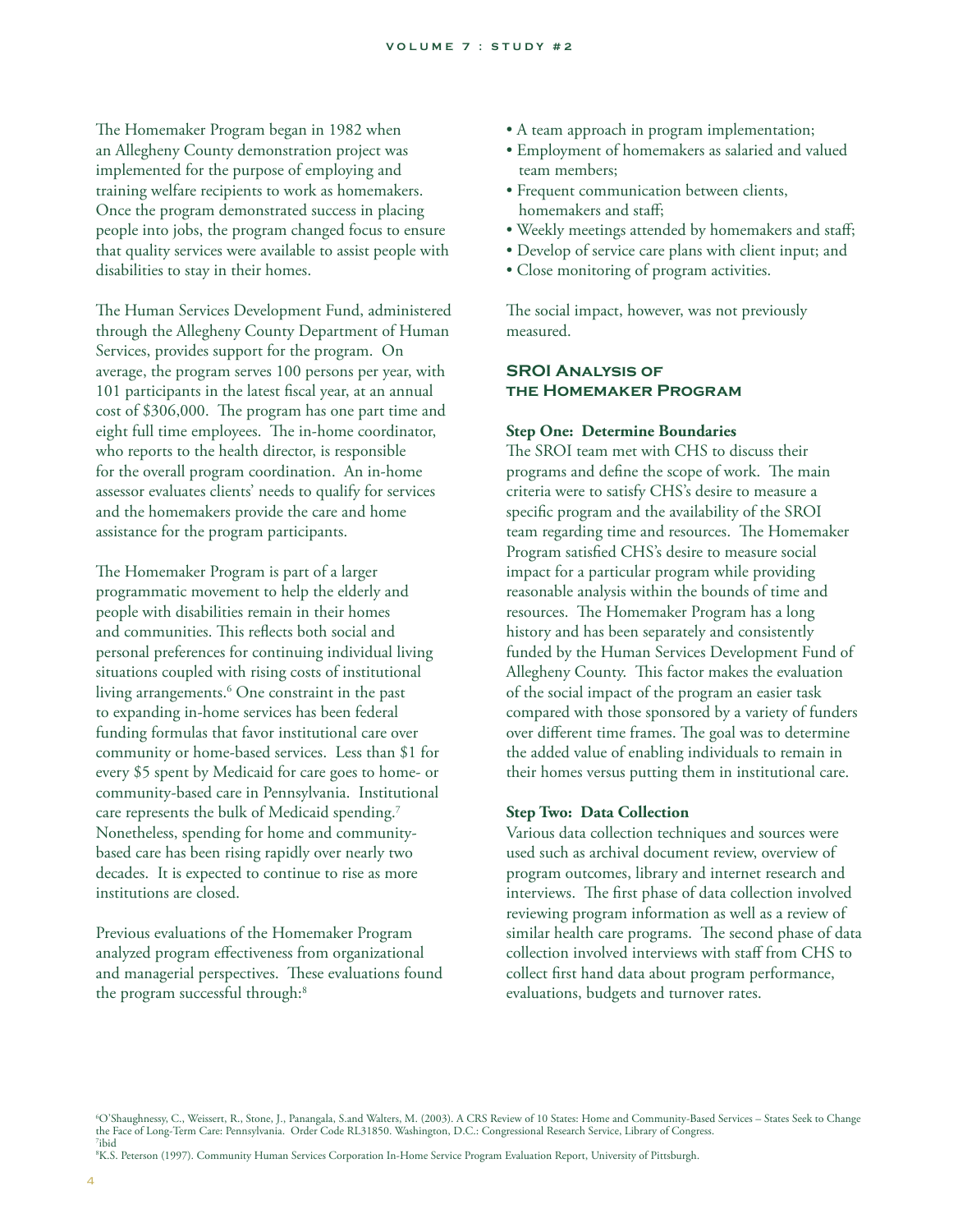# **Step Three: Stakeholder Analysis**

A comprehensive list of stakeholders was constructed based on the data collected. This list included direct and indirect beneficiaries such as families and neighbors of participants and community members.

For this study, however, priorities were established to focus on the direct stakeholders in the program – the participants, CHS staff and the funder. Table 3 lists each stakeholder group, their input into the program and anticipated output and outcomes.

| TABLE 3. HOMEMAKER PROGRAM STAKEHOLDER ANALYSIS                                                                                |                                                                                  |                                                                                                                                                                                                                                               |                                                                                                                                                                                   |
|--------------------------------------------------------------------------------------------------------------------------------|----------------------------------------------------------------------------------|-----------------------------------------------------------------------------------------------------------------------------------------------------------------------------------------------------------------------------------------------|-----------------------------------------------------------------------------------------------------------------------------------------------------------------------------------|
| <b>STAKEHOLDER</b>                                                                                                             | <b>INPUTS</b>                                                                    | <b>OUTPUTS</b>                                                                                                                                                                                                                                | <b>INTENDED OUTCOMES</b>                                                                                                                                                          |
| PARTICIPANTS/<br><b>CLIENTS (101 DURING</b><br><b>THE LAST FISCAL</b><br>YEAR)                                                 | $\bullet$ Time                                                                   | • 1.5-2 hours of service<br>per visit<br>• 2-5 visits per week for<br>the majority of clients<br>· Instructional clients=<br>3 hours per visit<br>• Caretaker relief=<br>3.5-4 hours per visit<br>· Home help clients=<br>3.5 hours per visit | • Improve ability to stay in their<br>homes<br>· Have a clean, healthy and safe<br>environment<br>• Can better interpret own needs<br>· Reduce risks associated with<br>isolation |
| <b>COMMUNITY HUMAN</b><br><b>SERVICES STAFF</b>                                                                                | $\bullet$ Time<br>• Training<br>• Materials                                      | · Serve over 100 clients<br>per year<br>• Renew grant for the<br>program every year                                                                                                                                                           | • Sustaining program                                                                                                                                                              |
| <b>HUMAN SERVICES</b><br><b>DEVELOPMENT FUND,</b><br><b>DEPARTMENT OF</b><br><b>HUMAN SERVICES,</b><br><b>ALLEGHENY COUNTY</b> | • \$306,000 grant<br>year (provides for all<br>expenses for program)             | • CHS serves DHS<br>clients                                                                                                                                                                                                                   | · Savings on not having to<br>institutionalize individuals served<br>by this program                                                                                              |
| <b>HOMEMAKERS</b>                                                                                                              | • Labor (8 people work<br>37.5 hours per week,<br>1 works 7.5 hours per<br>week) | · Wages/benefits<br>• Sense of purpose                                                                                                                                                                                                        | • Continued employment with living<br>wages and good benefits                                                                                                                     |
| <b>FAMILIES/NEIGHBORS</b>                                                                                                      | • Relative's care<br>· Neighbor's care                                           | • Not assessed, but<br>additional survey<br>work could be done                                                                                                                                                                                | N/A                                                                                                                                                                               |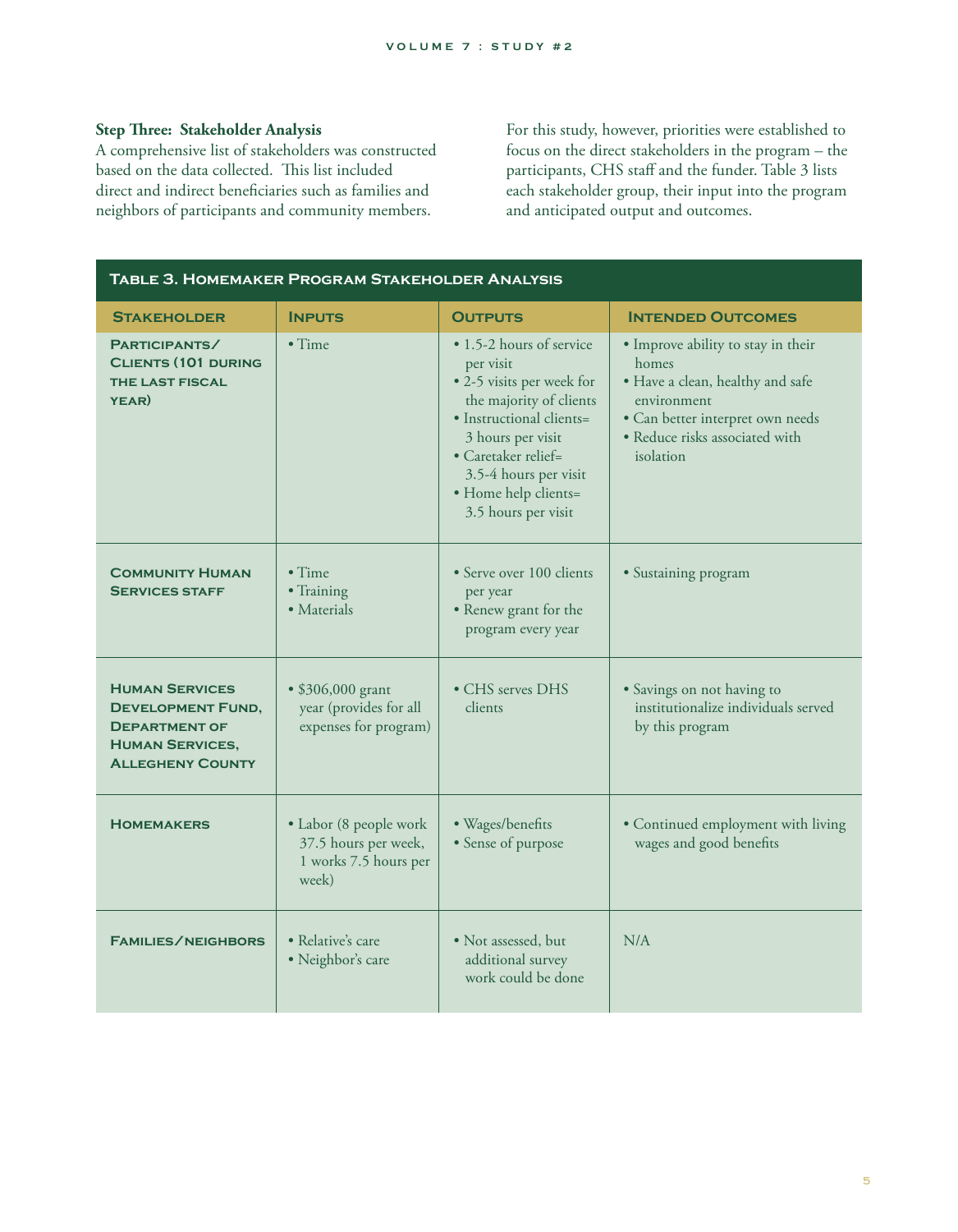### **Step Four: Impact Map**

While inputs and outputs are relatively easy to assess, the outcomes of the program are more difficult. The SROI process considers both short term outcomes and longer term results. The impact map seeks to address the following questions:

- How does the program affect the key stakeholders?
- How does the program work through analysis of inputs, outputs, outcomes and impacts?

The impact map focuses directly on the costs of the program and costs of program alternatives for participants. Because alternative programs also funded through DHS are the financial proxies developed, further proxies are not needed. For instance, there is no separate financial proxy developed for DHS. For homemakers, who are also key stakeholders in the program, the SROI is simplified to develop financial proxies for the costs of the program through alternative care for participants. See Table 4 for the complete impact map.

#### **Step Five: Analysis**

This analysis focused on estimating the cost of avoiding early placement in long term care. Those alternative care programs were identified as a result of analyzing the impact map. Program costs for one year were compared with three alternative programs now in place in Allegheny County. These programs are:

- Options Program Department of Aging program for elderly and physically disabled adults 18-59 who receive a monthly cap of expenses per person.
- Dom Care CHS's program for the elderly or mentally ill who can no longer live independently and require services daily.
- Attendant Care Participant stays in own residence but requires a higher level of service than the Homemaker Program.

The Options Program was at the lowest cost comparison, capped at \$625 per month by the state. The most expensive alternative program was the Attendant Care program, with Pennsylvania

expenditures averaging \$16,268 per person. Dom Care, at \$914 per person per month, fell in the middle range.

The comparable programs represents a range of program options if a participant was not in the Homemaker Program. The costs of each alternative program were analyzed and compared to the Homemaker Program costs resulting in the estimates of cost differential.

#### **Step Six: Results and Sensitivity Analysis**

The Homemaker Program provides cost-savings for the community and public by avoiding more costly alternative care programs. At an annual budget of \$306,000, if the average number of participants in the Homemaker Program were enrolled in the alternative programs, the annual additions in human services costs for this population would range between \$451,426 for the Options Program and \$1,336,907 for Attendant Care. Dom Care would cost an additional outlay of \$801,000. For every \$1 spent on Community Human Service's In-Home Services Homemaker Program, county and state agencies save an estimated \$1.48 to  $$4.37$  in alternative care options. These savings are often directly passed on to the government and general public who most often bear the costs of these programs.

These are direct savings from the Homemaker Program participants not requiring alternative, more expensive care. There are, however, other elements of CHS's Homemaker Program value that are not captured in these figures, including the value of social inclusion by participants remaining in their homes and communities. These additional social benefits are beyond the scope of this analysis, but could be analyzed further by CHS with additional resources. Although research on measuring social inclusion is in its early stages, research results from a study in Scotland measures improvement in people's level of social inclusion.10 A number of options were available for the 'positive' use of time (seeing family, meeting friends, volunteering, and leisure time with others) as well as some options that might be seen as negative e.g.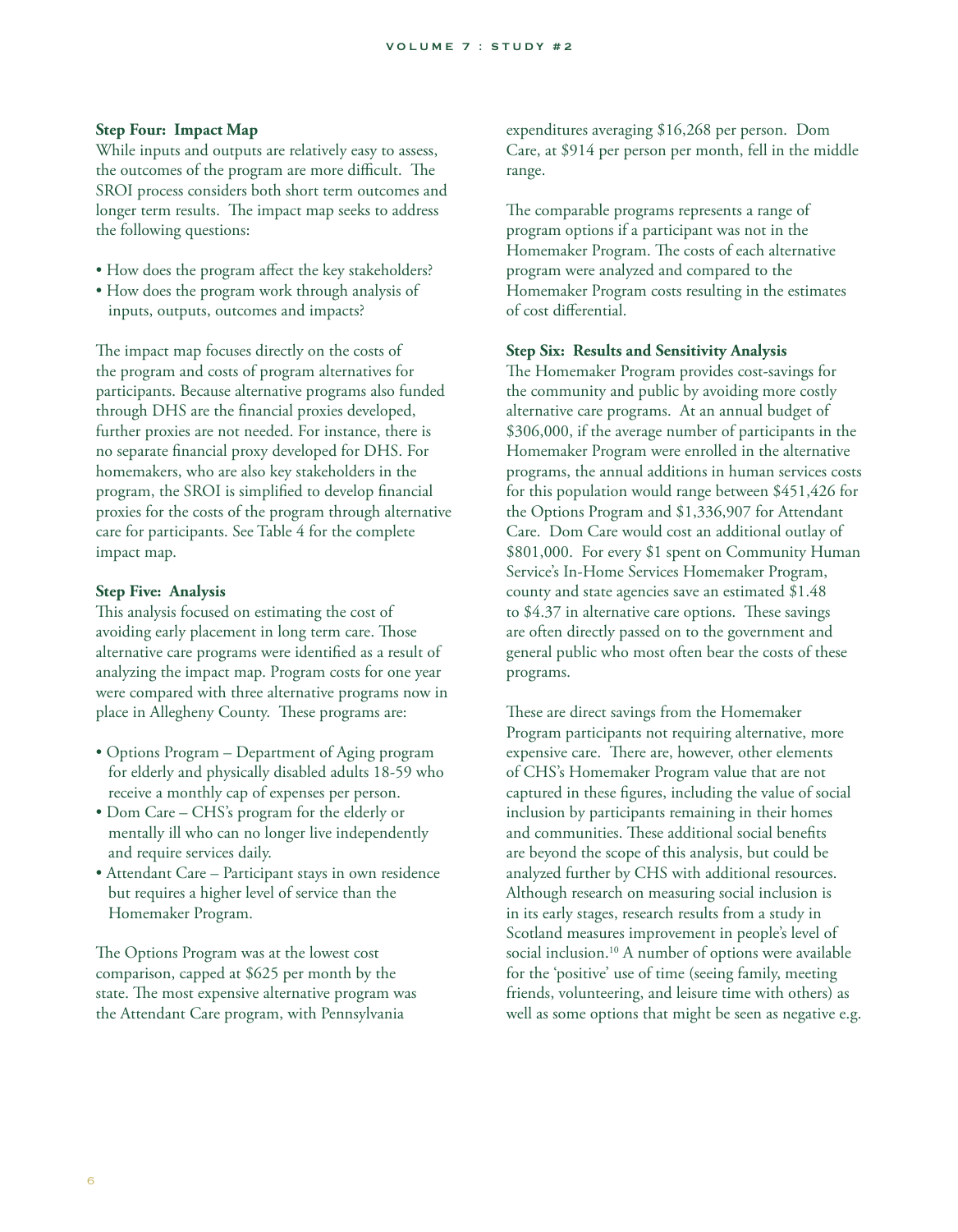| TABLE 4. IMPACT MAP <sup>9 </sup>               |                                                                                                                                                                                       |                                                                                    |                                          |                                                                |                    |                                                                     |                                                       |                                  |
|-------------------------------------------------|---------------------------------------------------------------------------------------------------------------------------------------------------------------------------------------|------------------------------------------------------------------------------------|------------------------------------------|----------------------------------------------------------------|--------------------|---------------------------------------------------------------------|-------------------------------------------------------|----------------------------------|
| <b>STAKEHOLDER</b><br>KEY                       | <b>OUTCOME</b><br><b>DESIRED</b>                                                                                                                                                      | <b>INDICATOR</b><br><b>Q3SU</b>                                                    | <b>PROXY USED</b><br>FINANCIAL           | FINANCIAL AND<br>INFORMATION<br>MONITORING<br><b>SOURCE OF</b> | <b>ATTRIBUTION</b> | <b>DEADWEIGHT</b><br><b>BENCHMARK</b><br><b>FOR</b>                 | <b>DISPLACEMENT</b><br><b>BENCHMARK</b><br><b>FOR</b> | FOR DROP OFF<br><b>BENCHMARK</b> |
| Participants<br>(101)                           | their needs and<br>better interpret<br>associated with<br>ß<br>clean, healthy<br>environment,<br>reduced risks<br>homes, have<br>stay in their<br>Ability to<br>and safe<br>isolation | and retention<br>homemaker<br>home, time<br>in program<br>spend with<br>Staying at | Alternative<br>care costs                | County DHS<br>or state                                         | None               | Family friends,<br>benevolent<br>neighbors,<br>church or<br>society | similar services<br>Costs of                          | program<br>Leaving               |
| Community<br><b>Services</b><br>Human           | Sustaining<br>program                                                                                                                                                                 | and fewer new<br>low turnover<br>trainings<br>Program<br>funding,                  | total and per<br>Dollar costs,<br>person | program<br>evaluation and<br>Previous<br><b>budget</b>         | None               | n/a                                                                 | similar services<br>Costs of                          | program<br>Leaving               |
| Development<br><b>Services</b><br>Human<br>Fund | Savings on not<br>institutional-<br>participants<br>izing                                                                                                                             | another setting<br>funding in<br>Increased                                         | Same as above                            | See above                                                      | n/a                | n/a                                                                 | similar services<br>Costs of                          | program<br>Leaving               |
| Homemakers                                      | employment<br>Continued                                                                                                                                                               | opportunity<br>Job                                                                 | Not evaluated<br>in this study           | documents<br><b>CHS</b>                                        | n/a                | n/a                                                                 | n/a                                                   | n/a                              |

"It is typical for impact maps to have empty cells the further away from the primary stakeholder the map goes. For those cells the research teams has place "n/a". "Measuring<br>Value: A Guide to Social Return on Investment". PL is typical for impact maps to have empty cells the further away from the primary stakeholder the map goes. For those cells the research teams has place "n/a". "Measuring Value: A Guide to Social Return on Investment". 2008. Nef. 23 Jan. 2009 <http://www.neweconomics.org/gen/uploads/jkefez55axlzer31smpvcp4520062008134406.pdf >

#### **VOLUME 7 : STUDY #2**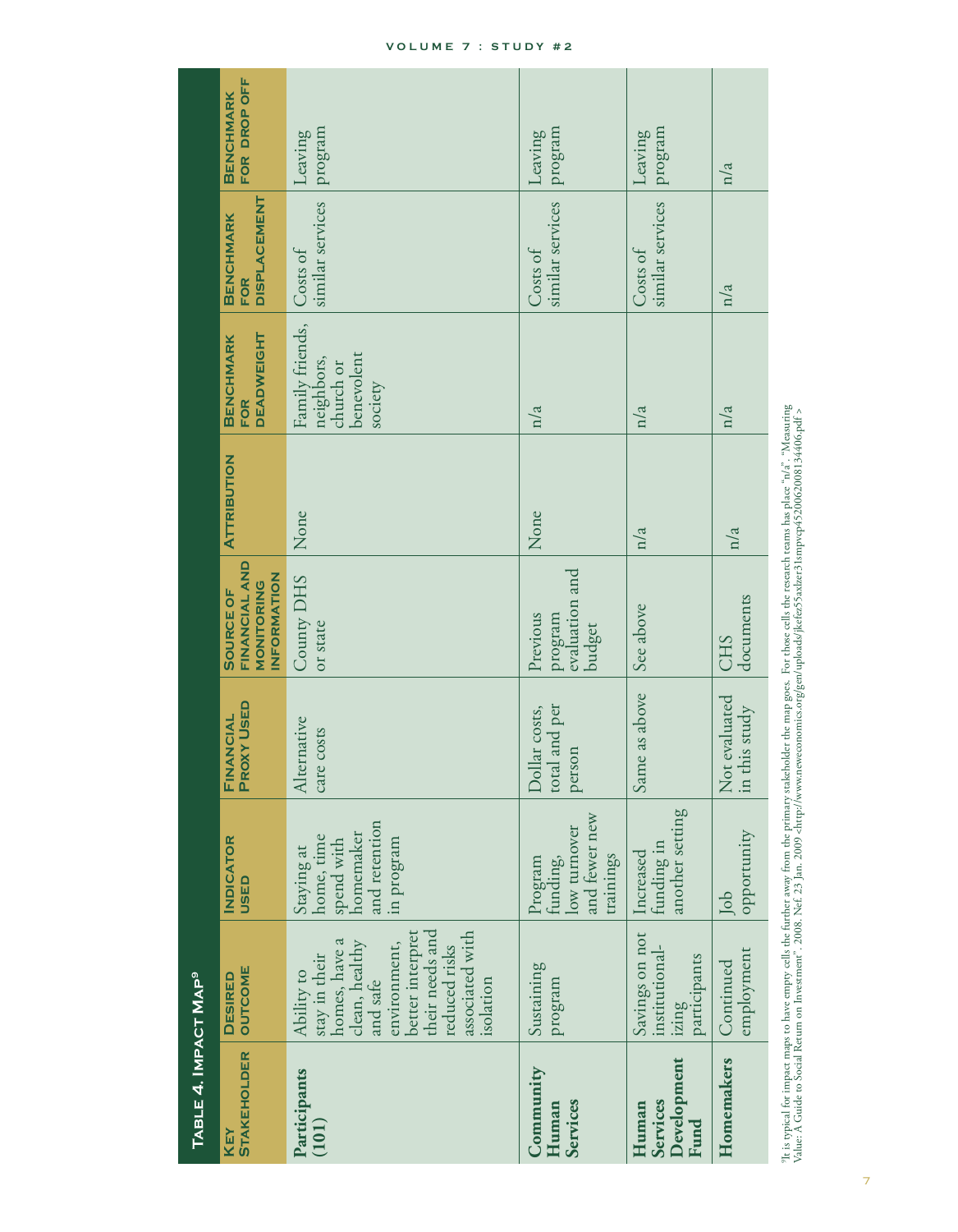solitary leisure time, sleeping, watching TV. Financial value is assigned to the increased number of hours and used for SROI analysis. To complete a study like this requires tremendous effort in conducting follow-up and surveys. It is worthy mentioning, however, that the Homemaker Program generated greater social value than the dollar savings measured here.

Other possible additions to this analysis include the value of a clean, healthy and safe home environment as measured through improvement in health conditions, reduced reliance on medicines and reduced number of accidents. Again, this requires longer term follow-up effort and collaboration with CHS homemakers.

The social value also extends to the employees of the program. The homemakers gain the sense of security from a stable job with living wages and benefits, especially considering many of the staff were recruited as welfare recipients. Job satisfaction in the Homemaker Program is evidenced by the very low staff turnover rates. This continuity of care adds additional value for participants and the community at large.

The social value added of the Homemaker Program is profound. The impact of the Homemaker Program on the community and society is much greater than monetary calculation. Nonetheless, by focusing on direct alternative care programs for CHS's Homemaker Program participants, this SROI demonstrates a sizeable and significant cost savings for the public.

# **The Union Project - Youth Barista Program**

The Union Project is a nonprofit organization that seeks to create community by connecting neighbors and celebrating art and faith in common space. The Union Project provides neighborhood space to connect, create and celebrate through the restoration and reuse of the abandoned Union Baptist Church. Since its inception in 2001, the Union Project has received tremendous support from the community

with over 4,000 volunteers contributing more than 40,000 hours of work. In 2006, the Union Project created four social enterprises that both generate income for the organization and serve to fulfill its mission: 1) space rental, providing gathering space for community, family and professional events, 2) the EatUp Café, an in-house eatery and coffee shop, 3) Ceramics@UP, a production pottery and community co-operative ceramics studio and 4) GlassAction, stained glass restoration focusing on the preservation of historic windows.

This SROI study examines the Youth Barista Program, housed in the EatUP Café. The program works with young men and women, 18-21 years of age, who are "aging out" of foster care to provide them with employment and life skills. "Aging out" marks the years when a former foster child is too old for child welfare programs, but perhaps not ready for living independently as an adult.<sup>11</sup> Twenty-thousand youth "age out" of foster care each year.

Research has shown that the transition between foster care and adulthood is a difficult and important period for young adults. "This population is less well educated, more likely to not have a high school diploma, and experiences more material hardships than peer groups."12 Youth aging out of foster care have average earnings below the poverty level and progress at a slower pace in the job market than other adults.13 Furthermore, this population also becomes financially independent far earlier than their counterparts. Individuals may have difficulty earning a living, which can lead to higher rates of homelessness, crime, and incarceration later in life.14 Former foster care individuals also had significantly higher rates of involvement in the criminal justice system, from arrests to convictions, than their peers. The report concluded that their findings "powerfully illustrate the inadequacy of society's efforts to date to ensure that young people for whom the state has become the parent make a successful transition to adulthood."15

10Sheila Durie, (2007), Impact Arts Fab Pad Project: Social Return on Investment Report, Commissioned by Social Economy Scotland Development Partnership <sup>11</sup>Courtney, M.E, Dworsky, A., Cusick, G.R., Havlicek, J., Perez, A., and Keller, T. (2007). Midwest Evaluation of Adult Functioning of Former Foster Youth: Outcomes at Age 21. Executive Summary. Chapin Hall Center for Children, University of Chicago, Chicago, December.<br><sup>12</sup>Courtney, M.E. and Hughes Heuring, D. (2005). The Transition to Adulthood for Youth "Aging Out" of the Foster Care S

Foster, C. Flanagan, and G.R. Ruth (eds), On Your Own Without A Net: The Transition to Adulthood for Vulnerable Populations. Chicago: University of Chicago Press.<br><sup>13</sup>George, R. et. al. (2002). Employment Outcomes for Yout <sup>14</sup>Courtney, M.E. and Hughes Heuring, D. (2005). The Transition to Adulthood for Youth "Aging Out" of the Foster Care System, Chapter Two in D. W. Osgood, E.M. Foster, C. Flanagan, and G.R. Ruth (eds), On Your Own Without A Net: The Transition to Adulthood for Vulnerable Populations. Chicago: University of Chicago Press.<br><sup>15</sup>Courtney, M.E. Dworsky, A., Cusick, G.R., Havlicek, J., Age 21. Executive Summary. Chapin Hall Center for Children, University of Chicago, Chicago, December.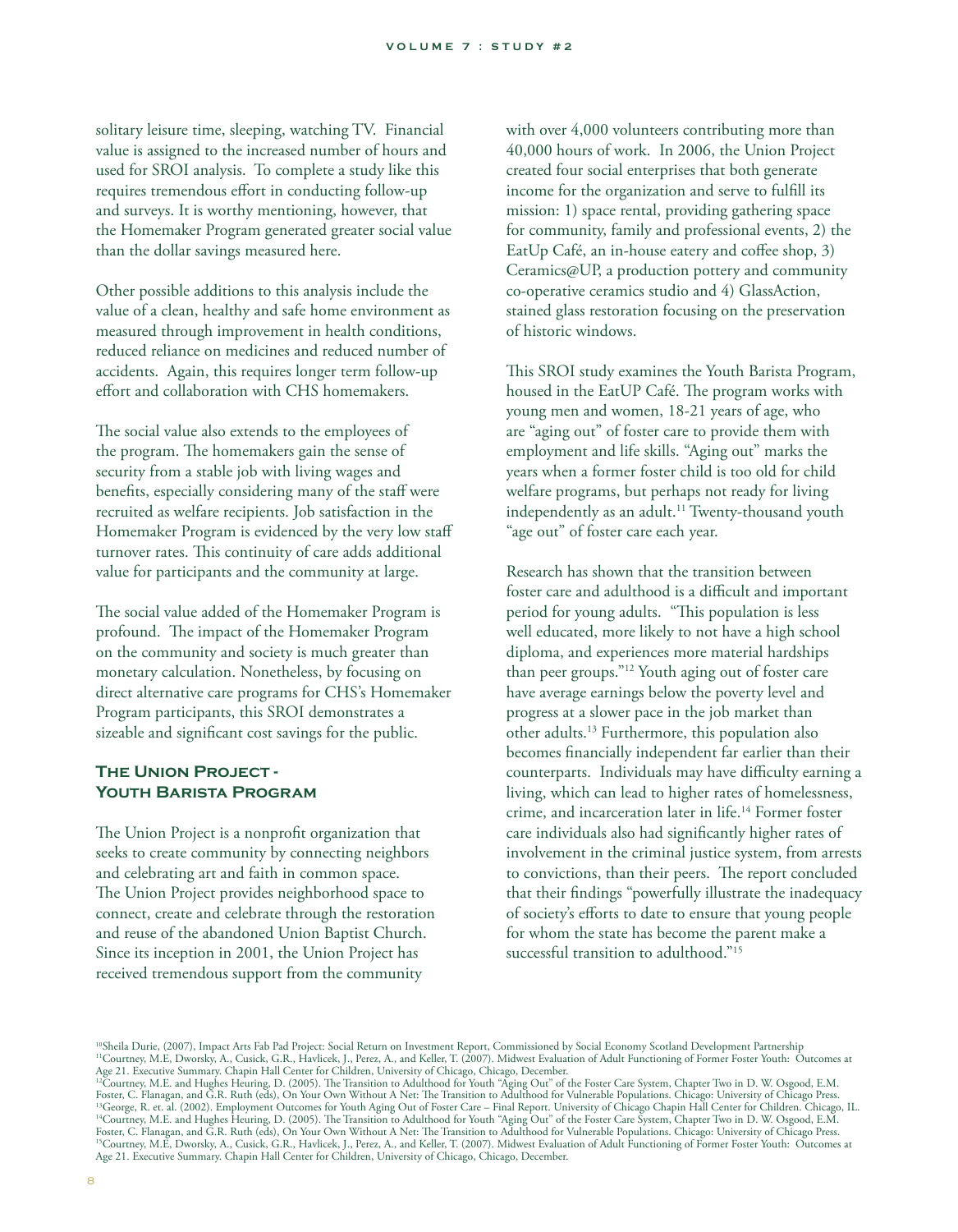Several federal programs have been initiated since 1986 to assist these former foster care individuals in their transition to independence, including the John Chafee Care Independence Program, which provides funds for services and Medicaid coverage for former foster care youth until age 21.<sup>16</sup> The Union Project's Youth Barista Program provides services for these youth to improve their chances of a stable adult life. The Program began with the Kitchens With Mission, a Seattle-based organization that is working to build and sustain communities that provide food-service based training and employment for individuals facing barriers to employment.17 Kitchens With Mission, working closely with Starbucks Coffee, sought to expand the program to other cities. The organization partnered with the Social Innovation Accelerator to identify the Union Project as an ideal organization to administer this program. Kitchens With Mission provided initial training and curriculum for the program which was adapted by the Union Project and the Social Innovation Accelerator to better fit the Pittsburgh area market and the participant needs.

There are four objectives of the Youth Barista Program: 1) conduct Barista training, 2) provide basic employment skills, 3) provide job skills that are applicable to a wide range of jobs and 4) provide job placement preparation. The program partners with: 1) Allegheny County Department of Human Services (DHS), whose goal is to help the youth move out of the foster care system into stable work environments, 2) Starbucks, which looks to further their mission of contributing positively to the community and environment and 3) the Social Innovation Accelerator, which seeks to reduce organizations' dependence on grants by encouraging social enterprise.

The Youth Barista Program is an eight-week training program which includes two weeks of hard skills training, six weeks of on-the-job training at the EatUp Café and continuous life skills training. This eight

week training is followed by a paid externship with a local coffee shop. The training activities include lectures, films, hands on barista training, field trips, and food and money handling topics. During its first operating year, 2007-08, the program served eleven young men and women. With the 2008-09 year, the Youth Barista Program is expanding to serve 20 young adults with an additional 40 planned for 2009-2010.

Barista skills are measured weekly by supervisors and with two barista exams during the 8-week training period. In addition, local community members volunteer their time to perform mock interviews with the participants. These mock interviews are evaluated and discussed with the participants to help identify strengths and weaknesses in interviewing skills. The Casey Life Skills questionnaire is administered at the beginning and end of the program to determine the progression. This questionnaire is one that is also used by DHS to help determine the level of social and interpersonal skills of the young people they serve. Participant feedback is incorporated throughout the program including their evaluations of lectures and presenters.

# **SROI Analysis of the Youth Barista Program**

#### **Step One: Determine Boundaries**

The Union Project manages many different projects and all are budgeted separately with central management and support costs applied to each project. Like CHS, the Union Project was interested in having an SROI conducted on one specific venture: the Youth Barista Program. Like CHS's Homemaker Program, the Youth Barista Program is an appropriate program as it is funded separately from other programs and serves a unique population within the organization. For the first year, the pilot project did use organizational resources, such as space and salary costs which must be estimated as a part of the analysis.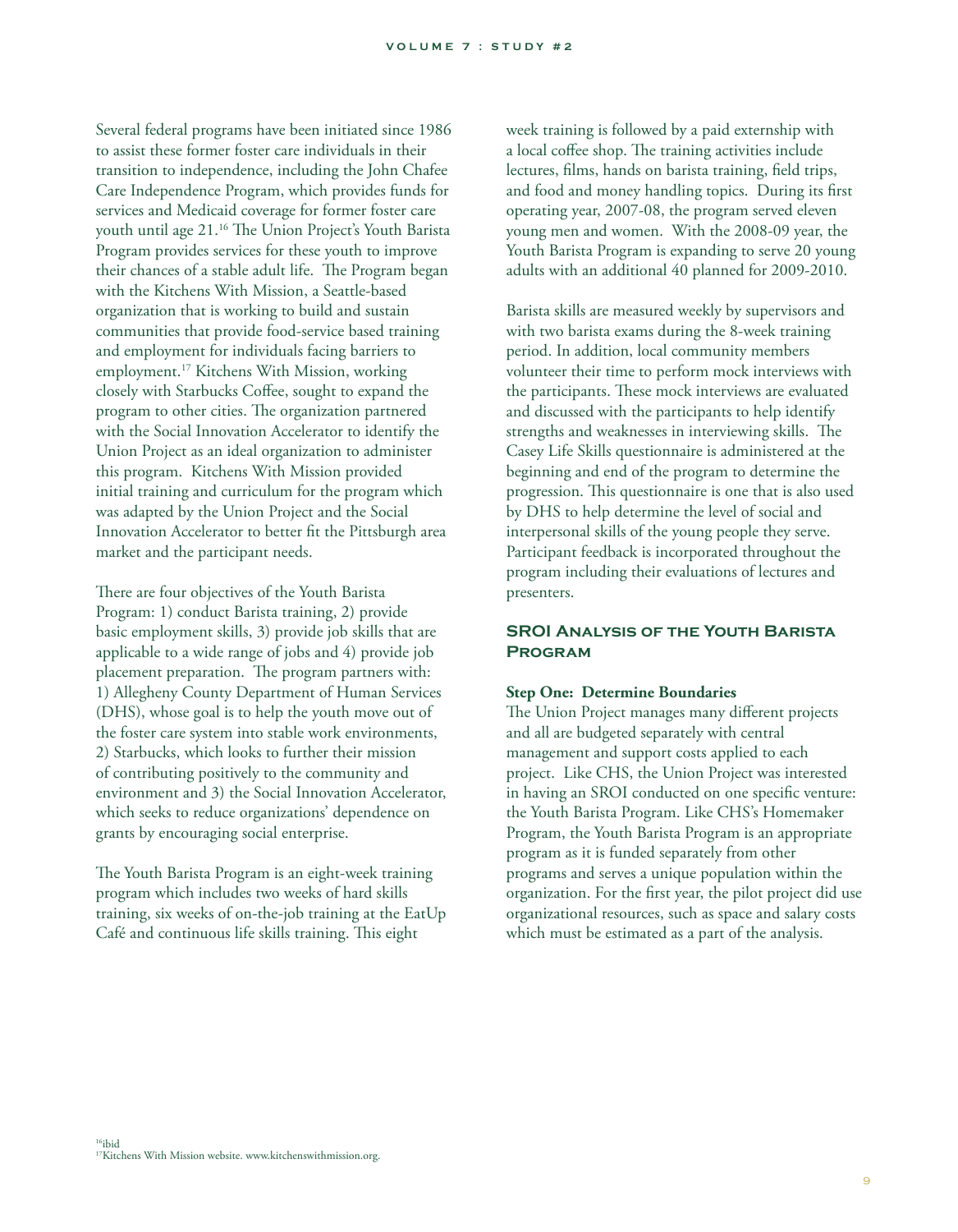#### **VOLUME 7 : STUDY #2**

| <b>TABLE 5. STAKEHOLDER ANALYSIS</b>                                     |                                                                                                                  |                                                                                                                |                                                                                                                                  |
|--------------------------------------------------------------------------|------------------------------------------------------------------------------------------------------------------|----------------------------------------------------------------------------------------------------------------|----------------------------------------------------------------------------------------------------------------------------------|
| <b>STAKEHOLDER</b>                                                       | <b>INPUTS</b>                                                                                                    | <b>OUTPUTS</b>                                                                                                 | <b>OUTCOMES</b>                                                                                                                  |
| <b>PARTICIPANTS (11)</b>                                                 | • Time/attendance<br>• Labor/personal work                                                                       | · Barista skills<br>• Life skills<br>• Self esteem                                                             | • Employment<br>· Increased employability<br>· Sustainable lifestyle<br>· Improved attitudes                                     |
| <b>UNION PROJECT</b>                                                     | • Staff/time<br>$\bullet$ Commitment<br>· Spaces, training<br>facilities and materials                           | $\bullet$ 7 out of 11<br>participants finished<br>the program<br>· Employee for café<br>• Increased visibility | · Sustaining program<br>• Fulfilling mission and meeting social<br>objectives<br>· Gaining more sources for income<br>and grants |
| <b>ALLEGHENY COUNTY</b><br><b>DEPARTMENT OF</b><br><b>HUMAN SERVICES</b> | • Stipend of \$200 per<br>student for 8 weeks<br>training<br>• Staff and time for<br>outreach and<br>recruitment | • New service provider<br>• Fewer people<br>becoming "idle<br>youth"                                           | • Improved outcomes for "idle youth"                                                                                             |
| <b>KITCHENS WITH</b><br><b>MISSION (SEATTLE)</b>                         | · Providing a national<br>model for the<br>program<br>· Starbucks partnership                                    | • Expand their model                                                                                           | • Advances their goals                                                                                                           |
| <b>STARBUCKS</b>                                                         | • Providing coffee<br>equipment and coffee<br>· Volunteers provide<br>life skills training                       | · Training potential<br>employees                                                                              | • Improved corporate responsibility<br>• Greater community involvement<br>and image building                                     |
| <b>SOCIAL INNOVATION</b><br><b>ACCELERATOR</b>                           | • Technical assistance<br>(\$15,126)<br>• Funding (\$10,538.50)                                                  | · Mock café<br>• Curriculum<br>• Publicity for the YBP<br>and SIA                                              | · Building social enterprises<br>· Increased visibility of the YBP<br>and SIA                                                    |
| <b>LOCAL COFFEE SHOPS</b>                                                | • Provide coffee<br>$\bullet$ Time                                                                               | • Skills training with<br>mock interviews                                                                      | • Community involvement                                                                                                          |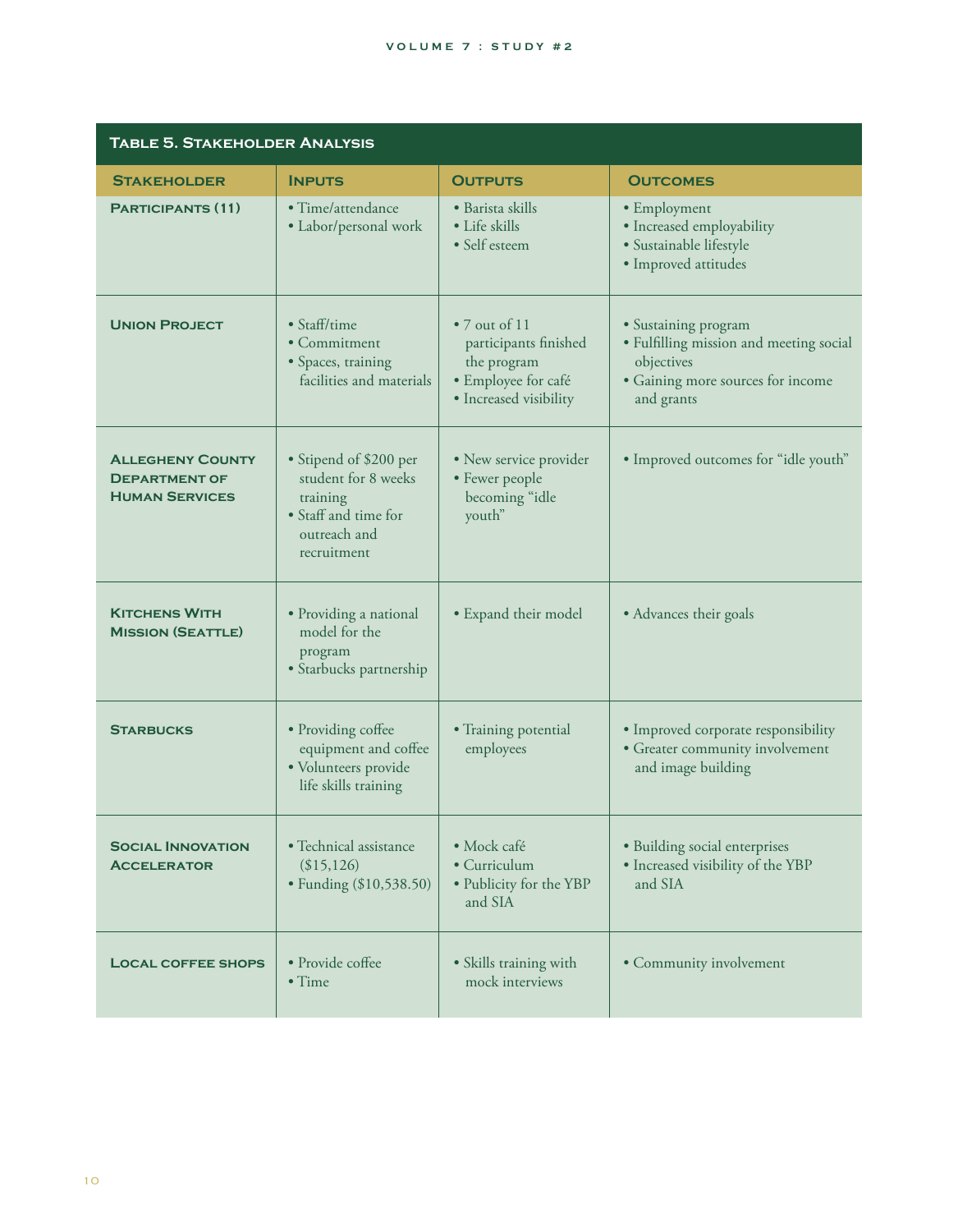#### **Step Two: Data Collection**

The Union Project provided the records of participants, their outcomes and the results of a baseline and exit survey conducted by the Union Project. The staff conducted weekly participant performance evaluations, comprehensive barista skills tests, a participant feedback form, and evaluation of the life skills program by both the Union Project staff and the participants. The Union Project also provided the program proposal and budget for the upcoming Youth Barista Program year. The Social Innovation Accelerator provided information about the resources they contributed to the project including the building of a 'mock cafe' and extensive curriculum development.

#### **Step Three: Stakeholder Analysis**

Working with the Union Project staff a comprehensive list of stakeholders was created. The time allocated to produce the SROI analysis did not provide sufficient time to interview all stakeholders, including the participants. However, the written evaluations and feedback about the impact this program had on participant's lives and their ability to gain employment were reviewed. Direct and indirect stakeholders were considered but the full SROI focused fully on key stakeholders: the participants, the Union Project, and DHS. Table 5 contains the stakeholder analysis.

#### **Step Four: Impact Map**

An impact map was created to assess how the Youth Barista Program improves the lives of the young people in the program and how it achieves its results.

Four main financial indicators for the SROI were considered. They are:

- 1. Avoided cost of idle youth including the cost of alternative provisions and cost of staff/time supervising or caring for idle youth.
- 2. Increases in future earning potential.
- 3. Value of skill training and personal development (the cost for similar skill training courses offered by other training centers or universities).
- 4. Impact on the sustainability of the Union Project including increases in grant or in-kind support for the program and UP and potential income from youth working in the café.

These indicators are analyzed in the impact map in Table 6.

#### **Step Five: Analysis**

The costs of this program are relatively small and difficult to assess. The program received in-kind support from the stakeholders listed and payments for stipends for the participants from DHS. Starbucks donated coffee, products, and machinery for the mock café in its first year. The Social Innovation Accelerator helped to develop and adapt the Kitchens With Mission's curriculum to fit the Union Project and their participants at an estimated cost of \$15,126. The Accelerator also constructed a 'mock café' in the Union Project for training at an estimated cost of \$10,538. The only actual expense for the program was the 8 week salary of its coordinator, paid by the Union Project, at approximately \$4,000. As it grows to a year round program the coordinator salary will increase to \$28,000.

Given the size of the program, 11 initial participants, the impact numbers are small but provide a good starting place for future analysis as the program grows. Over the next two years the program is expected to triple in size, with subsequent impacts increasing accordingly. Based on the impact map and stakeholder analysis above, three key outcomes of the project were monetized. Those outcomes are:

- 1. Increased current and future earnings;
- 2. Increased employability;
- 3. Improved life skills and personal development.

#### **Step Six: Results and Sensitivity Analysis**

The results of the Youth Barista Program can be seen as a success, even with a small number of participants and short tenure. The participant evaluations of the program were positive and indicated that they gained not only barista skills but self-confidence and interpersonal skills. In addition, 7 of the original 11 participants finished the program achieving a 64% completion rate. Of those seven, five, or 71%, are currently employed in the food and coffee industry and earning more than minimum wage. It is important to note that the remaining two participants have deferred their employment due to family commitments.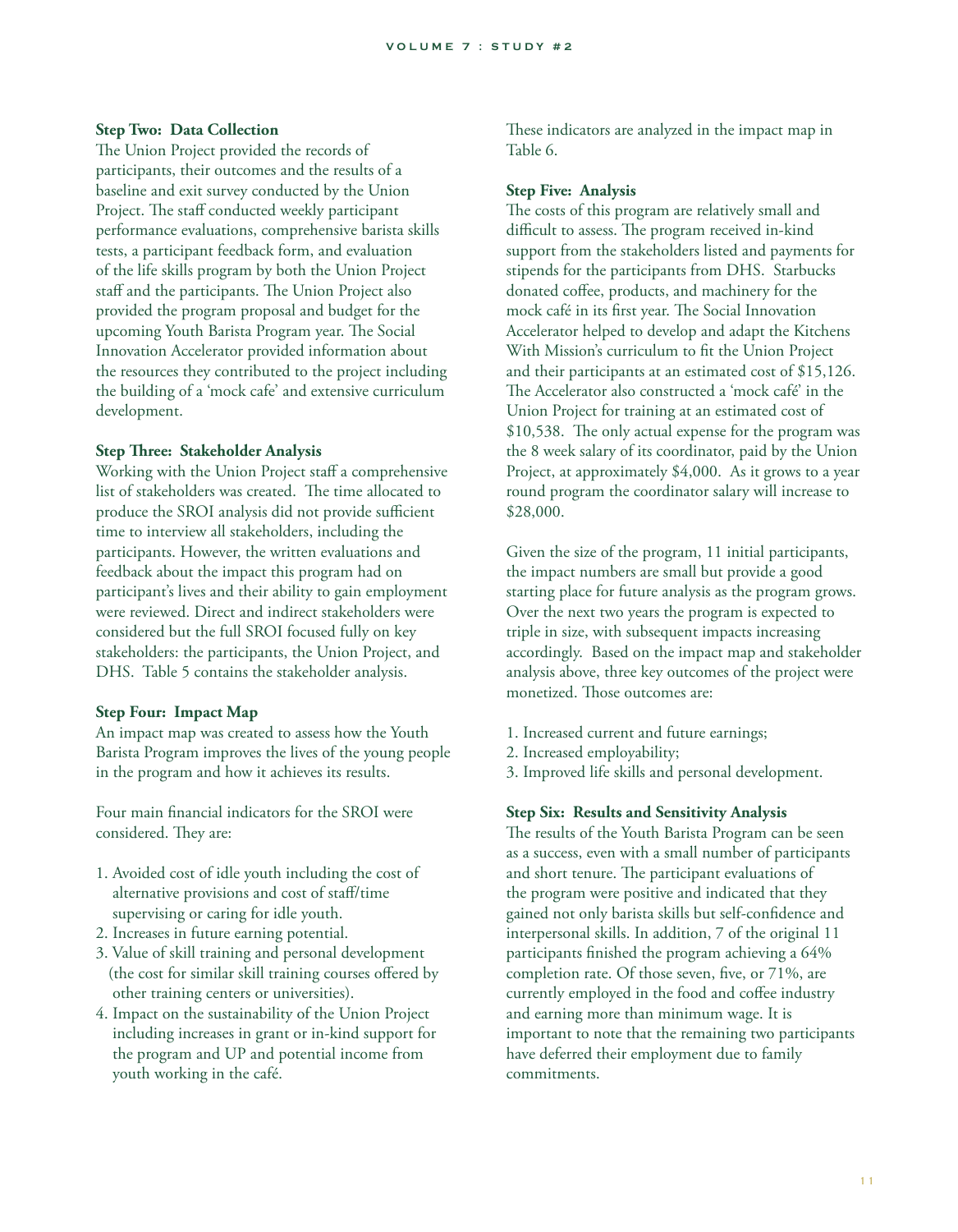|                                                        | TABLE 6. YOUTH BARISTA PROGRAM IMPACT MAP                                                                                             |                                                                                                                                      |                                                                                                                                                                           |                                                                                |                                                              |                                              |                                                                            |
|--------------------------------------------------------|---------------------------------------------------------------------------------------------------------------------------------------|--------------------------------------------------------------------------------------------------------------------------------------|---------------------------------------------------------------------------------------------------------------------------------------------------------------------------|--------------------------------------------------------------------------------|--------------------------------------------------------------|----------------------------------------------|----------------------------------------------------------------------------|
| <b>STAKEHOLDER</b><br>KEY                              | <b>OUTCOME</b><br><b>DESIRED</b>                                                                                                      | INDICATOR USED                                                                                                                       | <b>PROXY USED</b><br>FINANCIAL                                                                                                                                            | FINANCIAL AND<br><b>INFORMATION</b><br>MONITORING<br><b>SOURCE OF</b>          | <b>ATTRIBUTION</b>                                           | <b>DEADWEIGHT</b><br><b>BENCHMARK</b><br>FOR | <b>DISPLACEMENT</b><br><b>BENCHMARK</b><br><b>OR DROPOFF</b><br><b>FOR</b> |
| Participants                                           | employability<br>Employment<br>Sustainable<br>Improved<br>· Increased<br>attitudes<br>lifestyle                                       | Sustained work<br>Learning new<br>placement<br>behavioral<br>problems<br><b>Reduced</b><br>skills                                    | course (GSPIA's<br>Avoided cost of<br>Potential future<br>or Three Rivers<br>Skills training<br>Cost for Life<br>not having a<br>Workforce)<br>earnings<br>$\overline{a}$ | evaluation of The<br>Monitoring and<br>Union Project<br>and DHS                | stakeholders and<br>a number of<br>Shared with<br>supporters | Idle Youth<br>research                       | Monitoring and<br>Union Project,<br>Evaluation by<br><b>DHS</b>            |
| <b>Union Projects</b>                                  | income/grants<br>meeting social<br>Gaining more<br>Fulfilling UP<br>mission and<br>sources for<br>Sustaining<br>objectives<br>program | sustainability of<br>social support<br>financial and<br>from outside<br>Improved<br>· Increased<br>the café                          | Value of grants<br>support from<br>other sources<br>income from<br>increase in<br>or in-kind<br>Potential<br>the café                                                     | Social Innovation<br>financial records<br>Union Project,<br><b>Accelerator</b> | NA                                                           | <b>N/A</b>                                   | Monitoring and<br>Union Project,<br>Evaluation by<br><b>DHS</b>            |
| Human Services<br>Department of<br>Allegheny<br>County | outcomes for<br>"idle youth"<br>Improved                                                                                              | youth aging out<br>chances for the<br>placement of<br>become "idle<br>of foster care<br>Increased<br>youth to<br>· Reduced<br>youth" | Avoided costs<br>of those "idle<br>of alternative<br>reduced cost<br>in staff/time<br>taking care<br>provision<br>Possible<br>youth"                                      | <b>DHS</b>                                                                     | stakeholders and<br>a number of<br>Shared with<br>supports   | Idle Youth<br>research                       | Monitoring and<br>Union Project,<br>Evaluation by<br><b>DHS</b>            |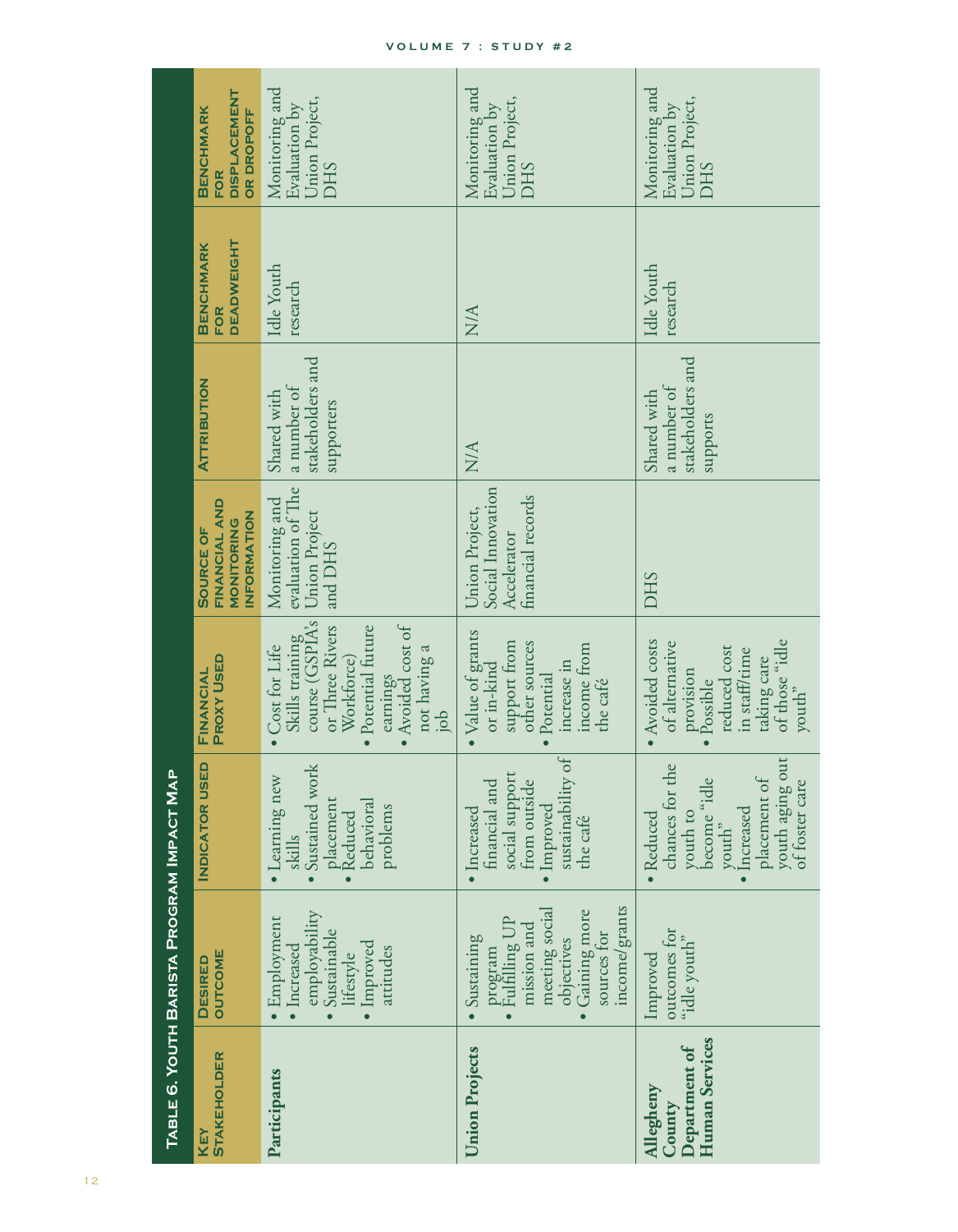In addition, earning and employability were analyzed. The hourly wages at Starbucks Coffee, an indirect stakeholder of the program, were compared with the current minimum wage to determine financial impacts for the participants. Not only do employees earn more at Starbucks (\$8.32/hour versus \$6.55/hour minimum wage), employees who work more than 20 hours a week also receive benefits.

A person working 30 hours per week, at wages comparable to Starbucks earns about \$2,700 per year more than a person earning minimum wage. With benefits, the person earns an additional \$6,719 per year adding up to additional earnings of over \$20,000 over three years. The first group of graduates found jobs with comparable wages at Panera Bread, Einstein's Bagels, and TGI Fridays.

Participants in the Youth Barista Program also benefit from improved life skills and overall personal development. Though this program trains baristas, a key goal is to improve the job and life skills of these young adults so that they can have better job prospects in the future. Participants are evaluated on their interpersonal skills, customer service and work ethic. In addition, they engage in professional development and life skill courses throughout the program, including mock interviews, resume writing, and exposure to the wider community through working coffee services at community meetings.

The value of practicing and improving interview skills, writing a good resume and gaining interpersonal skills

is difficult to quantify with the benefits reverberating throughout the participants' career and life. These skills can assist the participant in getting a better paying job and improving their overall self-confidence. A class offered by the Community College of Allegheny County (CCAC) through the Center for Professional Development was used to estimate this value. The class costs  $$170.50$  per student; this means that the estimated added value of the professional development courses for Youth Barista Program participants is \$170.50.

This SROI analysis revealed difficulties in measuring alternatives and creating financial proxies for the Youth Barista Program. First, these youth are generally understudied in social literature. It is known that they face more hardship than their peers, but the extent is not extensively measured. Finally, the pilot year included only 11 youth which makes it more difficult to construct cost alternatives and determine financial impact. However, our SROI model has created a framework for measuring impact that will be determined after several years of tracking and data collection. The Union Project received a grant to continue this program and extended it from eight weeks to seven months and increased it from 20 to 30 participants for the second year. As the program grows, the Union Project should consider conducting research about the long term impact of the program by tracking participants once they leave the program. This study could provide greater evidence of the program's impact and would contribute to existing knowledge about post-foster care youth.

| <b>STAGE</b>            | <b>PER HOUR</b> | <b>PER WEEK</b><br>(30 HOURS) | <b>PER YEAR</b> | <b>ADDITIONAL</b><br><b>EARNINGS</b><br><b>+ BENEFITS</b><br><b>PER YEAR</b> | <b>ADDITIONAL</b><br><b>EARNINGS</b><br><b>+ BENEFITS</b><br><b>AFTER 3</b><br><b>YEARS</b> |
|-------------------------|-----------------|-------------------------------|-----------------|------------------------------------------------------------------------------|---------------------------------------------------------------------------------------------|
| <b>MINIMUM WAGE</b>     | \$6.55          | \$196                         | \$10,218        | n/a                                                                          | n/a                                                                                         |
| <b>STARBUCKS COFFEE</b> | \$8.32          | \$250                         | \$12,979        | \$2,761                                                                      | \$8,284                                                                                     |
| BENEFITS <sup>18</sup>  |                 |                               | \$3,958         | \$3,958                                                                      | \$11,875                                                                                    |
| <b>TOTAL</b>            |                 |                               |                 | \$6,719                                                                      | \$20,159                                                                                    |

#### **Table 7. Wage Comparisons between Minimum Wage and Starbucks Coffee**

<sup>18</sup>This number is estimated from the Community Human Services Fringe Benefits budget that states they pay \$47,500 in health insurance for 12 people. This is a reasonable estimate given that this organization operates in Pittsburgh and reports to the Allegheny County Department of Human Services.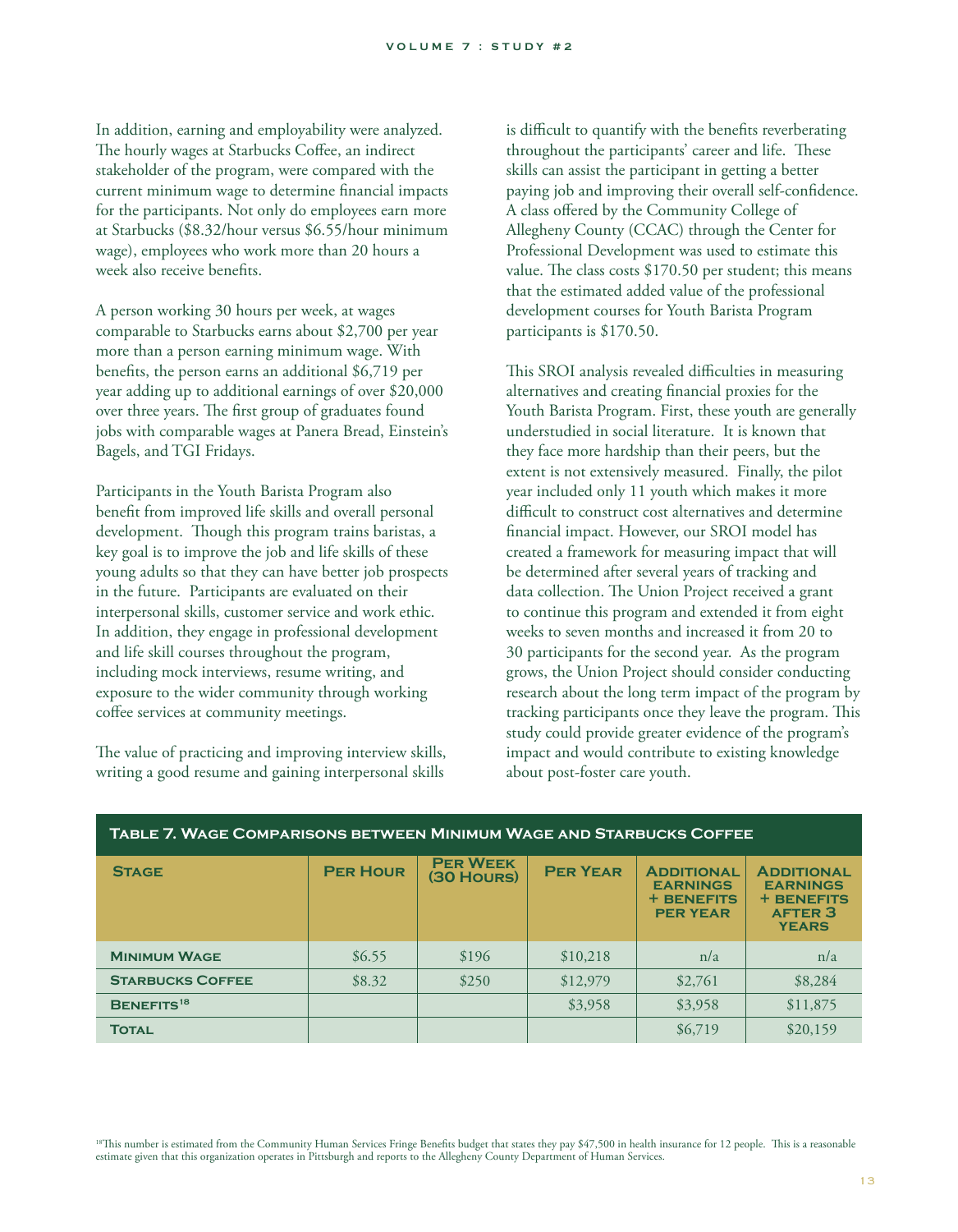#### **Conclusions**

There is no one clear, agreed-upon way to measure SROI and social impact. In fact, methodology for measuring impact depends closely on the organization in question and its specific programs and outcomes. The goal of these two case studies is to present two different programs for which SROI measures might be helpful in evaluating effectiveness and gaining support for the programs. Measuring social impact continues to be a challenge for the sector as there is no universal methodology that will apply directly to every organization. In addition, it is difficult to assign dollar values to certain benefits such as mental health status or personal relationships. In fact, these are some of the challenges identified by REDF in their work.<sup>19</sup> Regardless, nonprofit organizations are encouraged to consider their social impact. Demonstrating and communicating the social impact of nonprofit organizations can result in more informed decisions and policies regarding nonprofit organizations and better relationships between the sector and policymakers, government officials, businesses, and the public as a whole.

<sup>19</sup>Javits, Carla J. "REDF's Current Approach to SROI." May 2008. The Robert Enterprise Development Fund. 23 Jan. 2009 <http://www.redf.org/system/files/(1)+REDFs+C urrent+Approach+to+SROI.pdf>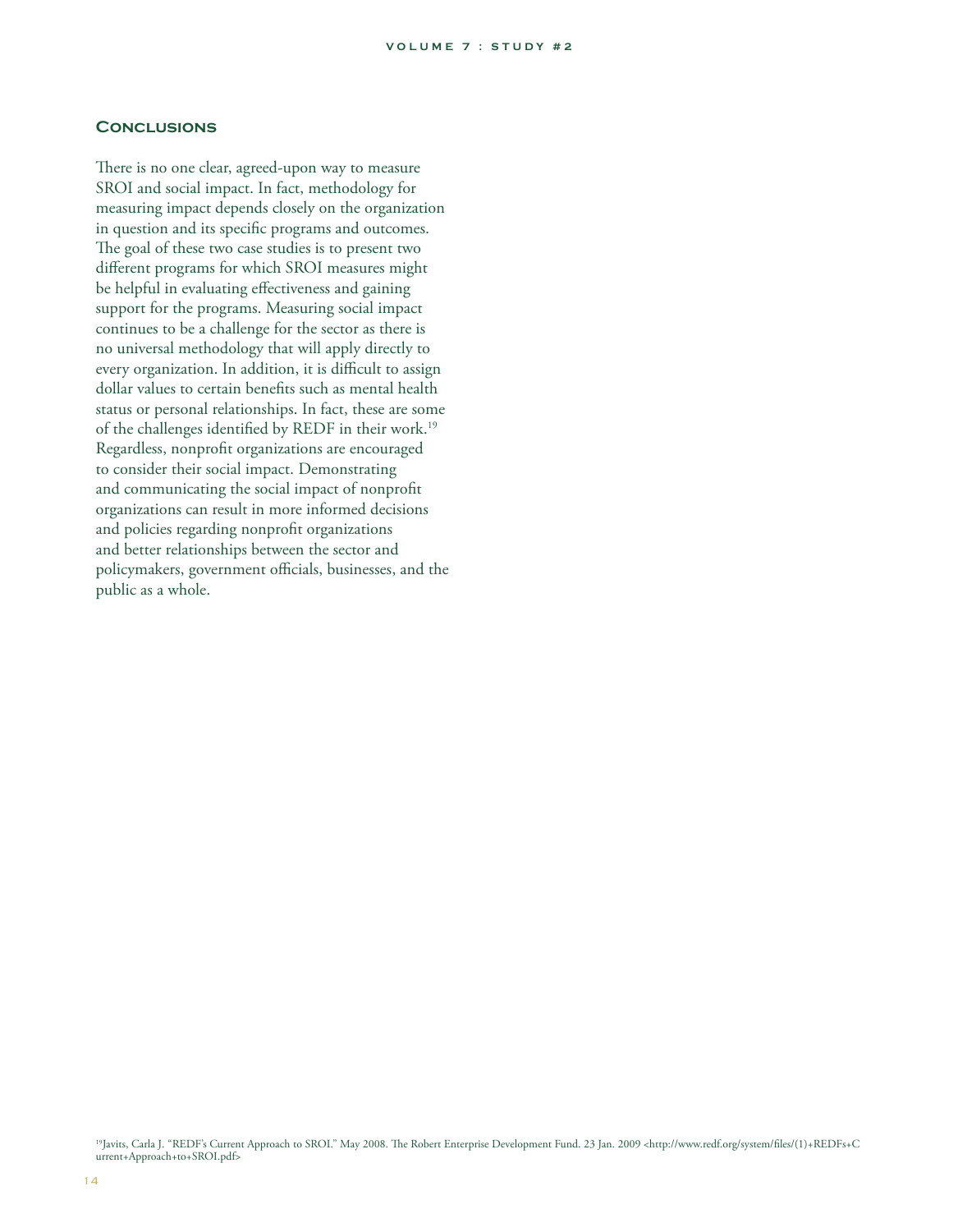### **Works Consulted**

Clark, C., Rosenzweig, W., Long, D., and Olsen, S. (2004). *Double Bottom Line Project Report: Assessing Social Impact in Double Bottom Line Ventures, Methods Catalog.* New York: Research Initiative on Social Entrepreneurship, Columbia University Business School.

Courtney, M.E, Dworsky, A., Cusick, G.R., Havlicek, J., Perez, A., and Keller, T. (2007). *Midwest Evaluation of Adult Functioning of Former Foster Youth: Outcomes at Age 21*. Executive Summary. Chapin Hall Center for Children, University of Chicago, Chicago, December.

Courtney, M.E. and Hughes Heuring, D. (2005). The Transition to Adulthood for Youth "Aging Out" of the Foster Care System, Chapter Two in D. W. Osgood, E.M. Foster, C. Flanagan, and G.R. Ruth (eds), *On Your Own Without A Net: The Transition to Adulthood for Vulnerable Populations*. Chicago: University of Chicago Press.

Durie, S. (2007). *Solstice Nurseries: Social Return on Investment Report*. Series Report No. 2. PLACE: Social Economy Scotland Development Partnership.

Durie, S. (2007). *The Wise Group Cadder Environmental Improvement Project: Social Return on Investment Report*. Series Report No. 5. PLACE: Social Economy Scotland Development Partnership.

Durie, S. (2008). *Subliminal Directions, Gateway2Media: Social Return on Investment Report*. Series Report No. 8. PLACE: Social Economy Scotland Development Partnership.

Emerson, J., Wachowicz, J. and Chun, S. (1999). *Social Return on Investment: Exploring Aspects of Value Creation in the Nonprofit Sector*. The Roberts Enterprise Development Fund.

Gair, Cynthia. "A Report From the Good Ship SROI." 2002. The Robert Enterprise Development Fund. 23 Jan. 2009 <http://www.redf.org/system/files/(2)+A+Report+from+the+Good+Ship+SROI.pdf >

George, R. et. al. (2002). Employment Outcomes for Youth Aging Out of Foster Care – Final Report. University of Chicago Chapin Hall Center for Children. Chicago, IL.

Javits, Carla J. "REDF's Current Approach to SROI." May 2008. The Robert Enterprise Development Fund. 23 Jan. 2009 <http://www.redf.org/system/files/(1)+REDFs+Current+Approach+to+SROI.pdf>

Lingane, A. and Olsen, S. (2004). Guidelines for Social Return on Investment. *California Management Review* 46/3 (Spring): 116-135.

"Measuring Value: A Guide to Social Return on Investment". 2008. Nef. 23 Jan. 2009 <http://www.neweconomics. org/gen/uploads/jkefez55axlzer31smpvcp4520062008134406.pdf >

Olszak Management Consulting, Inc. (2004). *Assessing Social Return On Investment for Social Enterprises in the*  Pittsburgh Region. Pittsburgh: The Forbes Funds, Tropman Research Fund, 3 September.

Roberts Enterprise Development Fund (REDF, 1996). *New Social Entrepreneurs: The Success, Challenge and Lessons of Nonprofi t Enterprise Creation*. San Francisco: REDF.